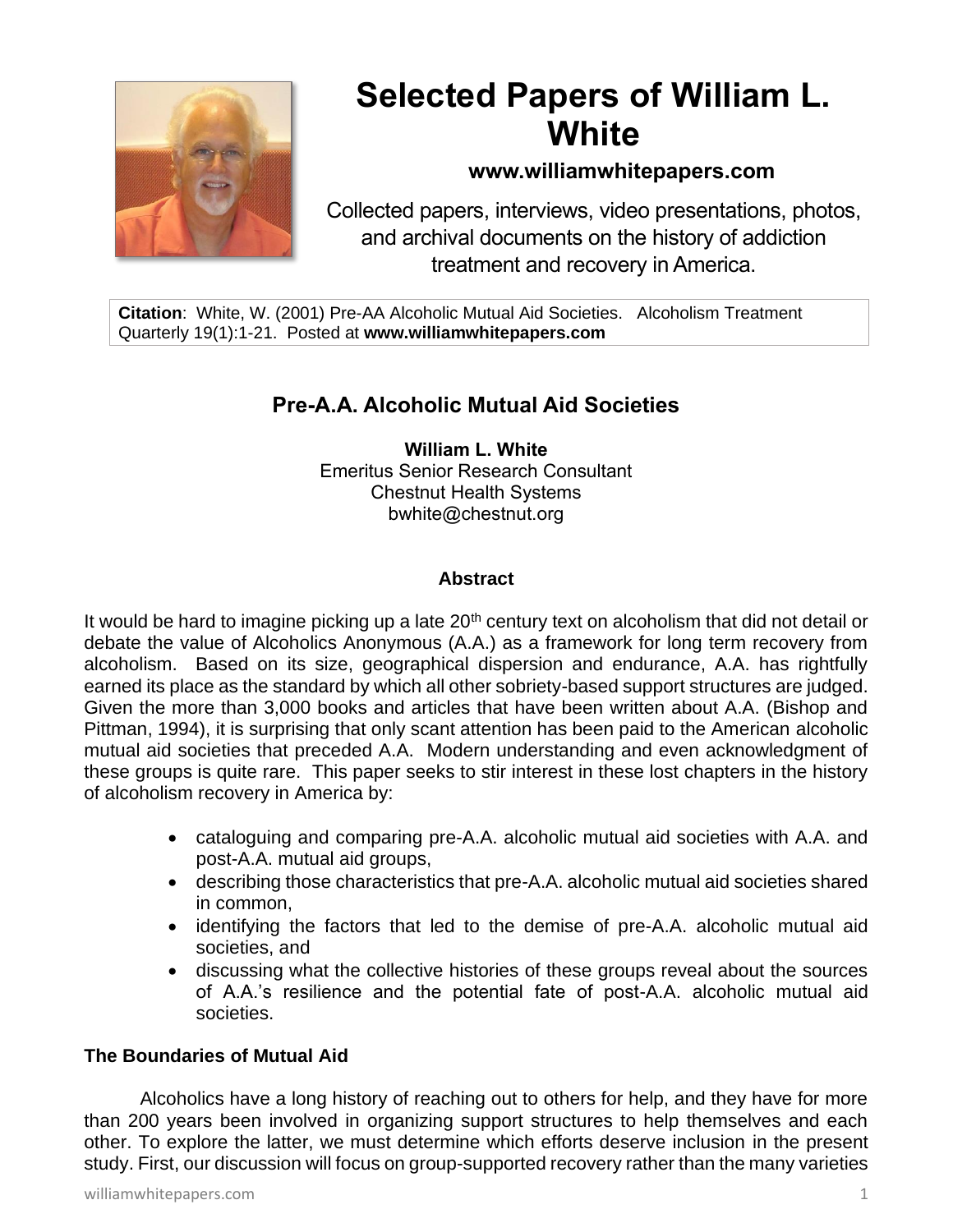of "solo" recovery from alcoholism. Linda Kurtz has described such groups and classified them by their degree of focus on personal change, their degree of inclusion or exclusion of professionals, and their degree of organizational autonomy (L. Kurtz, 1997). For our discussion, we will operationally define "pre-A.A. alcoholic mutual aid societies" by limiting our scrutiny to groups that meet the following six criteria:

- 1. They were founded before 1935.
- 2. Alcoholics played leadership roles in their founding and/or operation.
- 3. Their goal, in whole or in part, focused on the resolution of drinking problems at a personal level.
- 4. They specifically (but not necessarily exclusively) recruited alcoholics as members,
- 5. They were member-directed as opposed to professionally-directed.
- 6. Their existence can be verified from multiple historical sources.

These criteria exclude from our discussion many  $19<sup>th</sup>$  and early  $20<sup>th</sup>$  century temperance and religious groups, including the Oxford Group, that were used by alcoholics as an aid to sobriety but were not organized by alcoholics and whose goals did not explicitly include the reclamation of the alcoholic. The requirement that groups be member-directed eliminates from our discussion the entire spectrum of 19<sup>th</sup> and early 20<sup>th</sup> century professionally-directed treatments for alcoholism. And by restricting ourselves to groups whose existence can be validated from multiple sources, we eliminate (at least pending further historical investigation) groups such as the Harlem Club of Former Alcoholic Degenerates whose fictional depictions may or may not have had a real counterpart (Cullen, 1899). At the same time, the above criteria include several Native American cultural revitalization movements and 19<sup>th</sup> century urban missions even though these groups had goals that included, but transcended, recovery from alcoholism. These criteria also embrace the mid-19<sup>th</sup> century moderation societies organized by and for those with drinking problems but whose goal was not total abstinence.

Having set the boundaries for our discussion, we will introduce the pre-A.A. alcoholic mutual aid societies in the order in which they appeared.

#### **Native American Temperance Societies**

The first abstinence-based mutual aid societies in America were organized by Native Americans whose own sobriety often followed near-death experiences with alcohol. The vision experiences of these messianic leaders vividly revealed the role alcohol (the "Water of Death") was playing in the destruction of Native Peoples. As early as the 1750s–nearly a century before the Washingtonian Revival–Wagomend, an Assinsink Munsee, and Papoonan, a Unami Delaware, exhorted their tribes to denounce rum and return to their cultural traditions. Wagomend hosted quarterly meetings where walking, singing, dancing and cathartic weeping were used to support the personal and cultural rejection of alcohol (Francis, 1996, P. 121).

In the late 18th and early 19th centuries, Samsom Occom, Handsome Lake, Tenskwatawa (The Prophet), The Kickapoo Prophet Kenekuk, Kah-ge-ga-gah-bowh (George Copway), and William Apess turned their own rebirths into broader temperance and cultural revitalization movements. The local "circles" organized by Handsome Lake were led by a "holder" who served as a teacher of the "Code of Handsome Lake," the first principle of which was complete rejection of alcohol. To the best of this author's researches, these circles constitute the first geographically de-centralized alcoholism recovery framework in America (Cherrington, 1926; Mancall, 1995; Edmunds, 1983, 1984; Schultz, 1980; Apess, 1992; White, 1999).

The personal recoveries of these Native American leaders generated the first alcoholic confessional literature in America, the first anti-alcohol tracts written by and for alcoholics, and the first group experiences whose goals included personal and cultural sobriety. The extent and nature of Native American alcohol problems have often been misportrayed in the form of what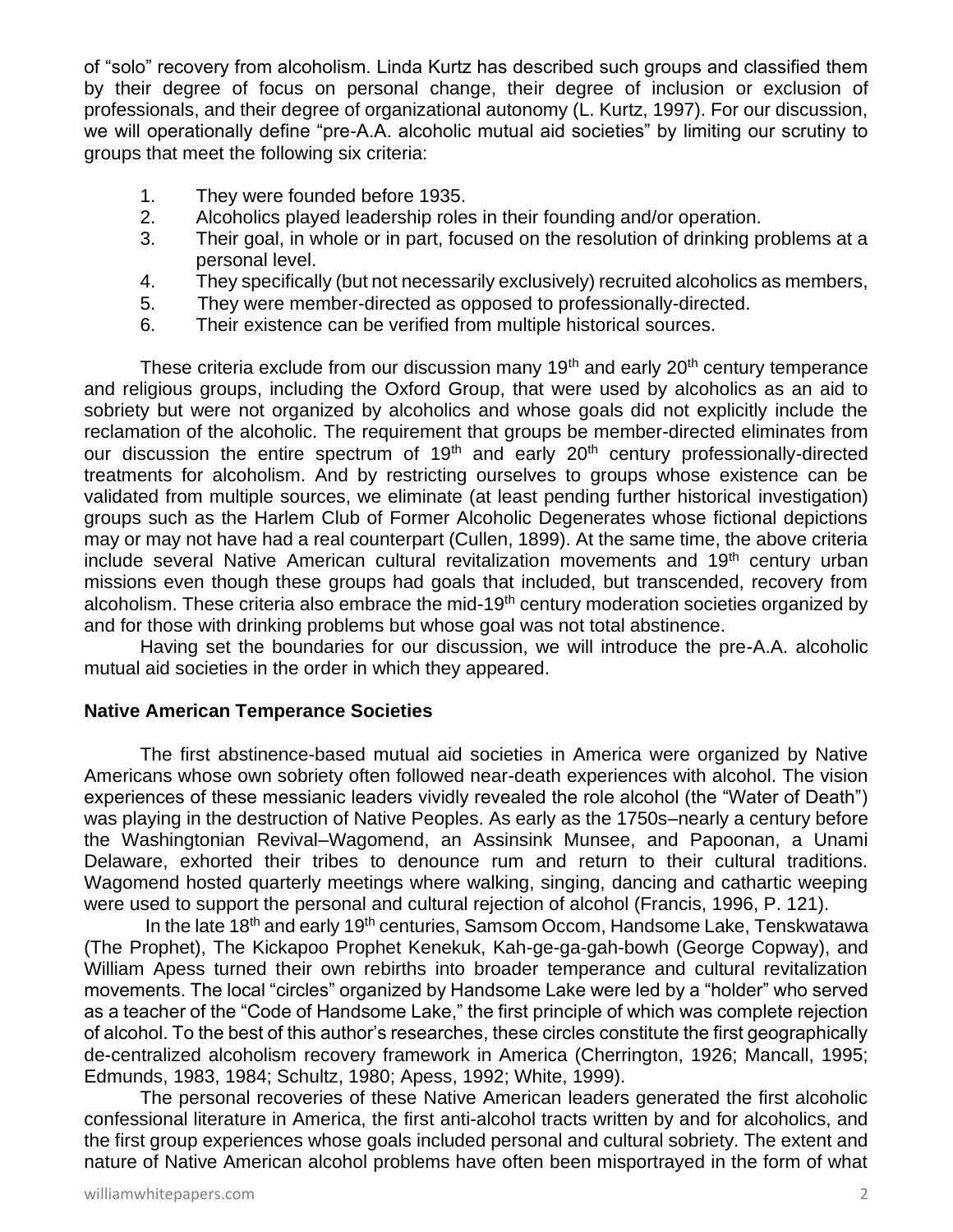Leland has christened "firewater myths" (See MacAndrew and Edgerton, 1969, and Leland, 1976), just as the contributions of Native Americans within the history of alcoholism recovery in America have been almost universally ignored. These contributions constitute an area of much needed study.

Of particular historical importance is the way in which the earliest Native American abstinence-based movements viewed personal recovery from alcoholism as inseparable from the physical survival and the economic, political and cultural revitalization of Native American tribal life. As we shall see, the degree to which alcoholic mutual aid societies address broader political, economic and social concerns will vary widely and constitute a subject of considerable on-going controversy.

#### **The Washingtonians**

Recovered alcoholics served as temperance missionaries in the 1830s, but it was not until April 2, 1840, that a mutual aid society was organized by and for Euro-American alcoholics. The Washingtonian Temperance Society was birthed out of the failure of the existing temperance movement to focus any significant and sustained energy on the reclamation of the drunkard. It was only a matter of time before a group of "sots" would organize their own temperance group–one whose membership would invite others like themselves into sober fellowship. The Washingtonians grew to a collective membership of more than 500,000 within three years, distinguishing it as one of the fastest growing social movements in American history. Their membership, which at first was made up almost exclusively of "hard cases," grew in the face of its public recognition to include members who had not suffered from alcoholism. In most places, the latter quickly outnumbered the former.

The Washingtonians pioneered a program of alcoholism recovery based on: 1) a public commitment to total abstinence (signing the pledge), 2) public confession, 3) continued participation in weekly "experience sharing" meetings, 4) service work ("Let every man be present, and every man bring a man."), 5) mentorship (older members visiting newer members), 6) personal assistance (provision of food, clothing, shelter, work), and 7) sober fellowship (social activities). The Washingtonians also created special support branches for women, young people, and "free colored" (Anonymous, 1842; Baker, 1844; Maxwell, 1950; Blumberg and Pittman, 1991; Alexander, 1988). The Washingtonians are the most widely known of pre-A.A. alcoholic mutual aid societies. They were the only alcoholic mutual aid society before A.A. to achieve that unique and often fatal American phenomenon, "super-success."

#### **The Fraternal Temperance Societies**

A new sobriety-based support structure–the fraternal temperance society–rose from the ashes of the collapsing Washingtonian groups in the mid-1940s. These societies–groups like the Sons of Temperance, Order of Good Templars, Order of Good Samaritans, and Order of Rechabites, to name just a few–used group cohesion, mutual surveillance, financial assistance, and elaborate meeting rituals to bolster one's pledge of abstinence. The centerpiece of the recovery approach of the fraternal temperance society was regular sober fellowship. The transition from the Washingtonians to the fraternal temperance societies was marked by a shift in emphasis from signing the pledge (initiating sobriety) to developing a new sobriety-based lifestyle (sustaining sobriety). This shift was also marked by a movement from a highly public to a more private ("secret") venue of alcoholism recovery–a venue within which one's identity as a former drunkard could be protected (Temple, 1886).

Fraternal temperance societies grew prolifically in the middle decades of the 19<sup>th</sup> century. Membership in the Sons of Temperance grew to more than 250,000, and membership in the Good Templars exceeded 2.9 million. Since the membership of most of these societies was not exclusively alcoholics, the number of alcoholics using these societies as frameworks for personal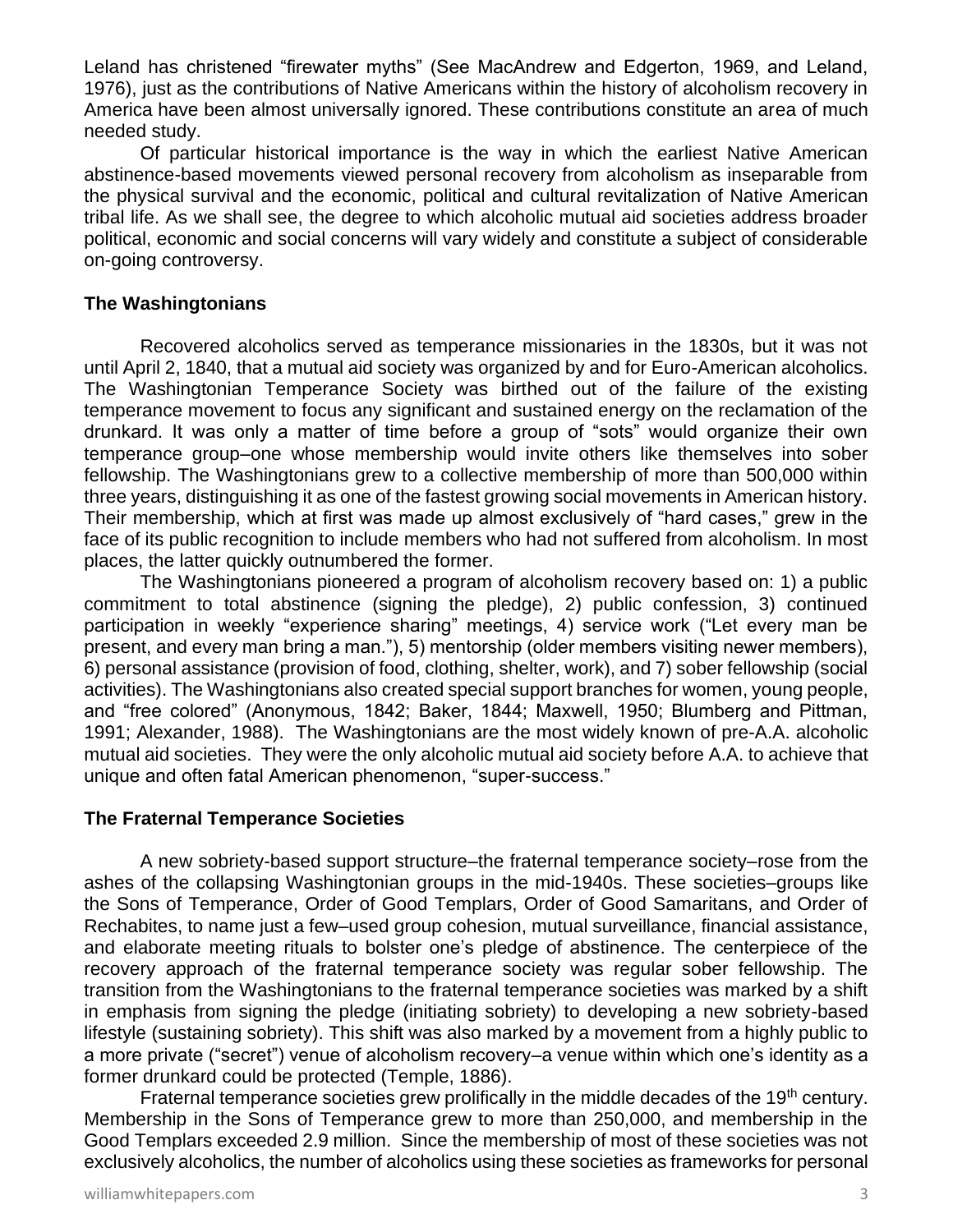recovery is not precisely known, but some indication is the estimate that 400,000 of the 2.9 million Good Templars were former drunkards. Smaller groups, such as the Independent Order of Good Samaritans, were organized by alcoholics and sustained an exclusive membership of those seeking recovery. Amidst great controversy, some of the fraternal temperance societies included women and African Americans (Fahey, 1996, p. 20). While some of these local fraternal temperance societies meet our criteria of being organized by and for alcoholics, this focus was often lost over time.

#### **The Reform Clubs**

As fraternal temperance societies became less focused on the reclamation of the drunkard, reform clubs emerged as a new sobriety-based support structure in America. The roots of the whole movement can be traced to events in Maine during the early 1870s. It was here that newly recovering alcoholics J.K. Osgood, Dr. Henry Reynolds, and Francis Murphy organized their Royal Purple Reform Clubs, Red Ribbon Reform Clubs, and Blue Ribbon Reform Clubs. The "ribbon" in the reform club names reflected the practice of reform club members wearing a colored ribbon as a public sign of membership and as a personal reminder of their commitment to total abstinence. The reform club movement spread throughout the East and Midwest in the closing decades of the  $19<sup>th</sup>$  century. Because of its highly de-centralized structure, the total membership in the reform clubs is unknown, but the state membership of some reform clubs in the 1870s exceeded 40,000 (Ferris, 1878; Hiatt, 1878).

The recovery framework of the reform clubs consisted of public commitment (pledge signing and carrying a signed pledge card), weekly experience sharing meetings in the Washingtonian tradition, active recruitment of new members, and regular sober fellowship. The reforms clubs were more religious in their orientation than the Washingtonians or fraternal temperance societies, but strictly prohibited political discussions within their meetings. Most of the reform clubs were organized geographically, but some were organized within particular professional groups, e.g., railroad employees and police and fire department employees (Vandersloot, 1878).

#### **The Moderation Societies**

Not all of the 19<sup>th</sup> century alcoholic mutual aid societies were founded upon the principle of abstinence. Early 19<sup>th</sup> century temperance workers had tried (unsuccessfully) to coach alcoholics to moderate their drinking, but it wasn't until the second half of the 19<sup>th</sup> century that moderation-based mutual aid societies were organized. One of the better-known of these groups was the Business Men's Moderation Society founded in 1879. The moderation societies relied on a unique type of pledge and mutual support to ameliorate their drinking-related problems. They pledged not abstinence, but that they would not drink during working hours, would not participate in "treating," and would limit the amount they drank to certain predetermined levels (Cherrington, 1926).

#### **Institutional Aftercare Associations**

Between 1860 and the early 1900s, an elaborate network of inebriate asylums, inebriate homes, and addiction cures institutes appeared on the American landscape. Some of these institutions grew out of alcoholic mutual aid societies. The Washingtonian Home in Boston grew out of the Boston Washingtonian Temperance Society while the San Francisco Home for the Cure of the Inebriate was founded by the Dashaway Association, a mutual aid group originally formed for alcoholic firemen (Baumohl, 1986).

Some mutual aid societies were birthed within pre-existing alcoholism treatment institutions. The first of these–the Ollapod Club–appeared in the 1860s within the New York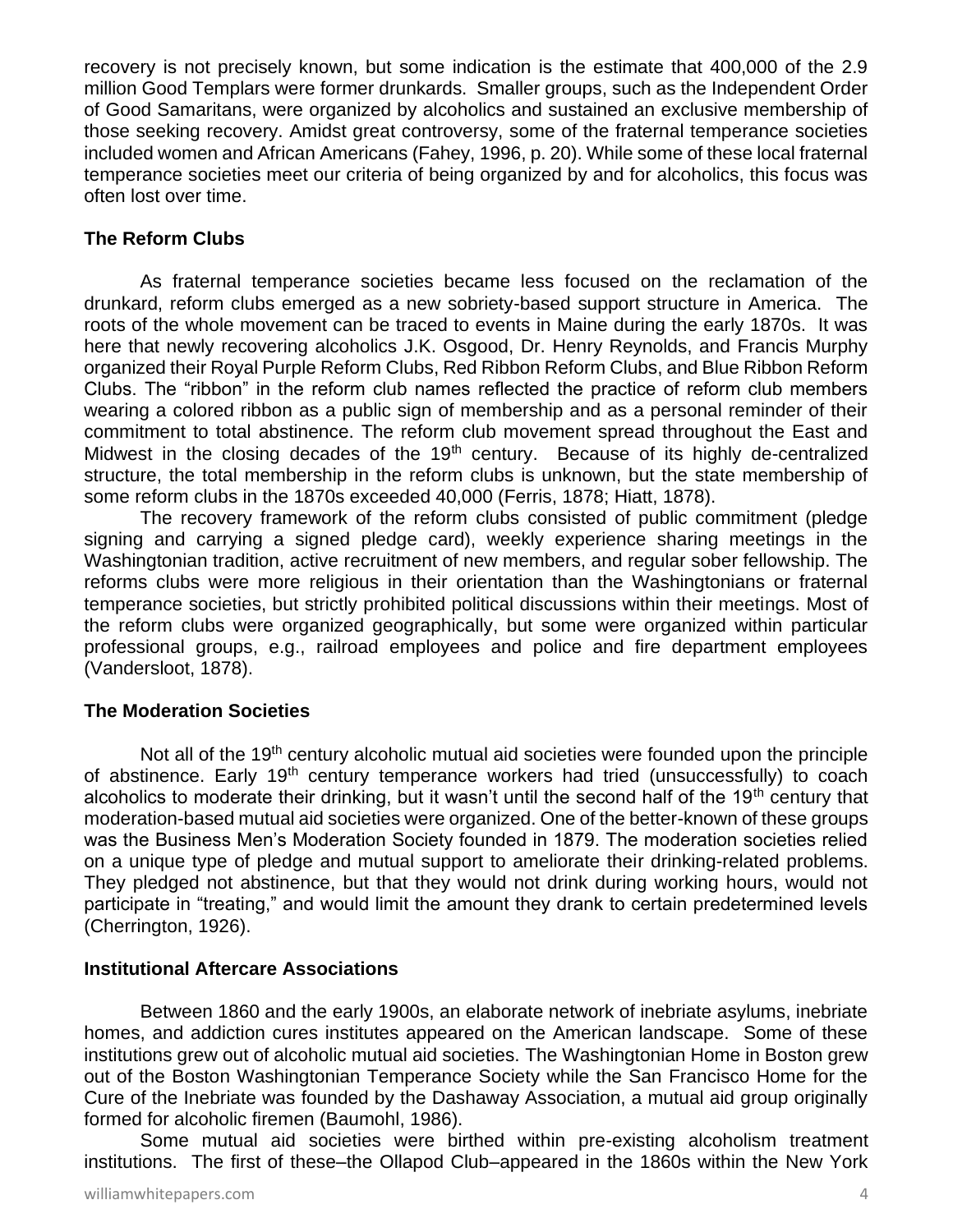State Inebriate Asylum (Parton, 1868). Over time, these groups designed to support alcoholics while they were undergoing treatment were extended beyond the walls of treatment facilities to also support alcoholics after they had left treatment. These usually took the form of local alcoholic temperance societies such as the one organized for current and former residents of the Appleton Temporary Home in Boston. It was a powerful experience for a man who had just entered such a home to sit between men who had themselves entered that home months or years earlier but today were sober, productive and respected (McKenzie, 1874).

In 1872, "inmates" of the Franklin Reformatory Home for Inebriates in Philadelphia organized a "practical, mutual-benefit association" that was named after its first president, Samuel P. Godwin. The Godwin Association conducted weekly support meetings, sought out delinquent members, served as an "ambulance corps" to find and bring the intemperate to the Home, and provided financial support to care for the indigent at the Home. The Association also held special meetings and dinners on election nights, the Fourth of July, Thanksgiving, Christmas Eve, and other "days of general excitement, when temptations incident to them are better guarded against" (*Twelfth Annual Report..., 1884).* The meetings themselves were very much in the experience sharing style of the earlier Washingtonian meetings. The presentations at the Tuesday night Total Abstinence Conversational Meetings were described as follows:

*These brief addresses, free from display and personal vanity, but teaching a manly, selfreliant spirit, chastened and controlled by a humble trust in God, make their impress upon the heart and soul, so recently prey to all anguish of remorse and despair. (Twelfth Annual Report..., 1884)*

The most highly organized and geographically dispersed of all the mutual aid societies linked to treatment institutions were the Keeley Leagues. The first Keeley League was founded on April 8, 1891 at the original Keeley Institute in Dwight, Illinois. (The Keeley Institute was the largest and best known of the private addiction cure institutes.) The Keeley Leagues grew in tandem with the expanding Keeley Institute franchises. The 370 Keeley League chapters embraced a membership of more than 30,000 former Keeley patients by the mid-1890s. Keeley League meetings were held daily at the Keeley Institutes, run by officers who were continually replaced from the arriving pools of new patients. Keeley meetings were then held back in local communities where former Keeley patients met for support and fellowship. Keeley League meetings were a mix of welcome to new patients, speeches from departing patients, reading communications from former patients bearing news and encouragement, and social and religious activities. Keeley League members were expected to prominently display their club pin on their person, write their local newspapers proclaiming their cure, and contribute financial support to subsidize the treatment of indigent alcoholics within the Keeley Institutes (Barclay, 1964).

#### **The Mission Support Groups**

When Jerry McAuley opened the doors of the Water Street Mission in October of 1872, he birthed the urban mission that would open its door and its heart to the indigent alcoholics. McAuley also marked the beginning of the leadership role that the recovered, or in their language, *redeemed*, alcoholic came to play within such institutions (Offord, 1885; Bonner, 1967). McAuley's work was replicated within independent urban missions throughout the country, the best known of which would be the Salvation Army service centers. What is noteworthy for us in this current study is the fact that the daily meetings at urban missions served as alcoholic mutual aid structures and birthed even more formal mutual aid societies. Among the latter was the United Order of Ex-Boozers founded in 1914 as a "fraternal group devoted to the reclamation of other drunkards." Such groups hosted gospel meetings, planned or participated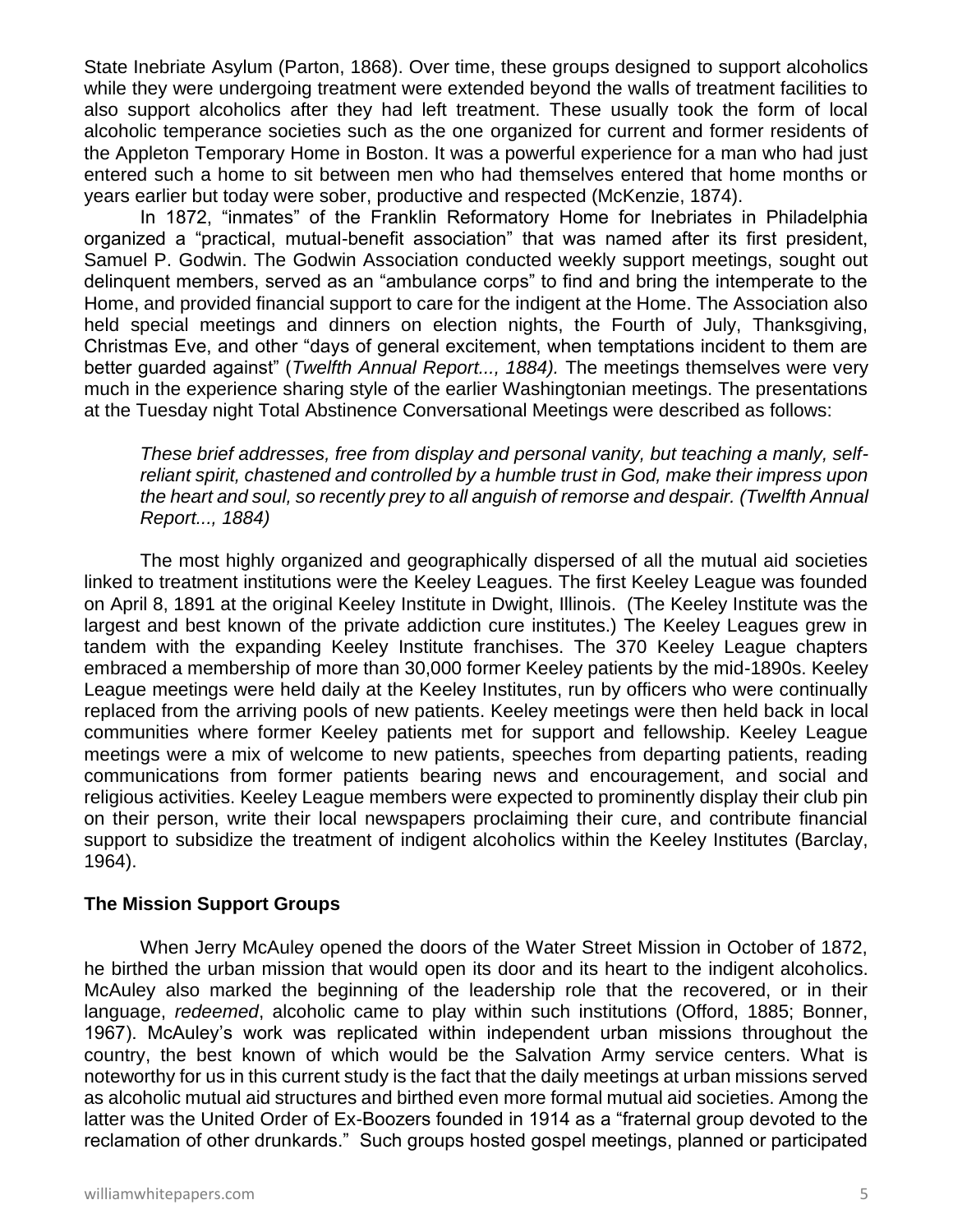in "Boozer's parades," and provided personal testimony within the urban missions (White, 1998, p. 74).

#### **The Emmanuel Movement and the Jacoby Club**

In 1906, two clergy, Elwood Worcester and Samuel McComb, and a physician, Isador Coriat, created a clinic within the Emmanuel Church of Boston that for several decades integrated religion, medicine, and psychology in the treatment of disorders ranging from tuberculosis to alcoholism. The clinic's work with alcoholics birthed a "lay therapy" movement that exerted a profound influence on the treatment of alcoholism in the 20<sup>th</sup> century (McCarthy, 1984). It is noted here because of a unique adjunct to the Emmanuel Clinic: the Jacoby Club.

The Jacoby Club was started by Ernest Jacoby in 1910 to provide a place for fellowship and support for those undergoing treatment for alcoholism at the Emmanuel Clinic. Although Ernest Jacoby was not an alcoholic, the Jacoby Club is included here because its mission so specifically focused on support for the newly recovering alcoholic. It functioned much like the earlier noted Appleton Temperance Society, Godwin Association, or Keeley Leagues. Its motto was "A club for men to help themselves by helping others." Sometimes referred to as a "Drunkard's Club," the Jacoby Club blended sober fellowship, recreation, and service to "men and women who are struggling to escape the slavery of drunkenness," all within an informal atmosphere of "sympathy and encouragement" (Purrington, 1909; Dubiel, 1999). Also interesting was the expectation that "every man who is cured shall undertake the reformation of one other person." This other person was known in the language of the Jacoby Club as a "Special Brother." Ernest Jacoby referred to the process of how men changed in the Jacoby Club as one of "regeneration" (Dubiel, 1999).

#### **Early Counterparts to Later Groups**

Before closing this review of pre-A.A. mutual aid societies, it is appropriate to pause and place such groups within the context of subsequent developments. There are historical counterparts to many of the alcoholic mutual aid societies that emerged as adjuncts and alternatives to A.A. following its founding in 1935. Alcoholics Victorious, which was founded in 1948 to provide an explicitly Christian framework of alcoholism recovery has its counterparts in groups such as the United Order of Ex-Boozers that rose within the late 19<sup>th</sup> and early 20<sup>th</sup> century urban mission movement in the U.S. Women for Sobriety, founded in 1975 by Dr. Jean Kirkpatrick (1978, 1986) to provide an alcoholic mutual aid society organized by and for alcoholic women, mirrors concerns about the special needs of inebriate women that were present in the 19<sup>th</sup> century and that led to the founding of the Martha Washington Society and the Keeley Leagues for Women.

While the Washingtonian Society is often referred to as A.A.'s predecessor, it might be more aptly described as the predecessor of Secular Organization for Sobriety founded by James Christopher in 1985 and Rational Recovery founded by Jack Trimpey in 1986 (Christopher, 1988; Trimpey, 1989). While there are similarities between A.A. and the Washingtonians, the Washingtonians were so distinctly non-religious and non-spiritual in orientation that they were charged by their religious critics with the heresy of humanism (placing their own power above the power of God) (Blumberg and Pittman, 1991, p. 152). Contemporary groups like Moderation Management, DrinkWise and Drink Watchers similarly have their counterparts in such 19<sup>th</sup> century groups as the Business Man's Moderation Society.

America has also witnessed the emergence of Afrocentric mutual support models for addiction recovery in the late  $20<sup>th</sup>$  century (Williams, 1992). This author has been unable to discover mutual aid societies of the 19<sup>th</sup> century organized exclusively by and for African American alcoholics, but the earliest efforts to frame sobriety within an African American cultural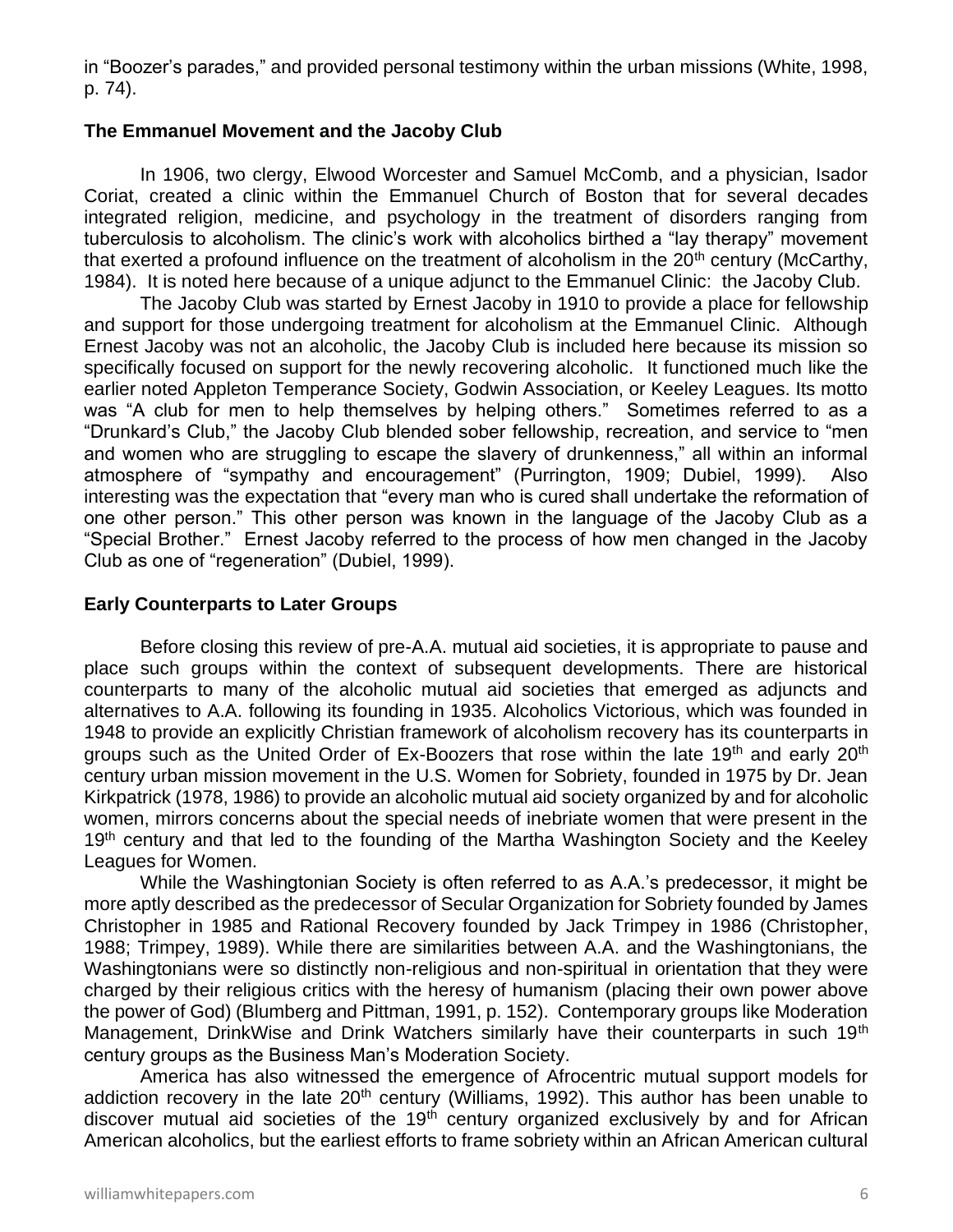context can be traced to the 19<sup>th</sup> century writings of Frederick Douglas and the practices of groups like the Black Templars (Douglas, 1855, pp. 252-256; Crowley, 1997, p. 126-128).

**II**

Before exploring what influence, if any, these early alcoholic mutual aid societies had on the history and structure of A.A., we will examine what these societies shared in common as well as their collective fate.

#### **Shared Characteristics**

There are several similarities in the history and structure of the groups reviewed in this paper. Most were founded by and primarily for white, adult, working class men. They emerged during or immediately following a period of economic depression or cultural crisis, and most emerged out of the messianic vision of a charismatic leader who was himself in the earliest days or months of his own recovery from alcoholism. Most of these leaders had achieved sobriety in the wake of a profound experience akin to religious conversion. The organizational life of these groups tended to be dominated by these charismatic leaders.

Most of the groups profiled in this paper share what Linda Kurtz has described as the "self-help ethos": a set of core values that place a high premium on the personal, the democratic, and on experiential as opposed to expert knowledge. They also relied on the mechanisms of change that Linda Kurtz notes as typical in self-help groups: *identity transformation, empowerment, insight, reframing, and the formation of a new way of life* (Kurtz, 1997). Most of the pre-A.A. societies relied on a public commitment to abstinence (pledge signing), emphasized the importance of experience sharing, relished symbols and rituals, and immersed their members in sober fellowship and rescue work with the intemperate.

Pre-A.A. alcoholic mutual aid societies managed the "spoiled identity" of their members through a mechanism that Blumberg and Pittman have christened "status reversal." These groups turned the social stigma of the drunkard on its head by creating a milieu within which "having been a drunkard brought high prestige and not having been a drunkard led to low prestige" (Blumberg and Pittman, 1991, p. 148). Group members qualified themselves through the vehicle of an almost archetypal three-part story style: the extent and general consequences of their drinking, the specific events and experiences that led to their sobriety decision, and what their life was like after they signed and kept the pledge. Identity reconstruction through the ritual of storytelling was the centerpiece of recovery within these mutual aid societies.

#### **The Fate of the Pre-A.A. Societies**

The influence of most of the abstinence-based cultural revitalization movements faded under the continued physical and cultural assault on Native American tribes, but their shadow extends to later movements such as the "Peyote Way" of the Native American Church (Albaugh and Anderson, 1974) and even to contemporary abstinence-based intertribal support structures, e.g., the Red Road, Circles of Recovery, and Firestarters (Bordewich, 1996; A Report..., 1998).

While the explosive growth of the Washingtonian Movement breathed new life into a waning temperance movement in 1840-1842, most of the Washingtonian groups had disbanded by the mid-1840s. The demise of the Washingtonian Societies has been attributed to many factors: conflict with mainstream religious and temperance groups, controversies surrounding religious and political issues, lack of a defined program of long term recovery, a lost focus on the personal recovery of the alcoholic, professionalization (leaders seeking careers as temperance lecturers), the relapse of prominent leaders and members, and a weak organizational structure that left the Washingtonians vulnerable for co-optation by mainstream temperance organizations (White, 1998).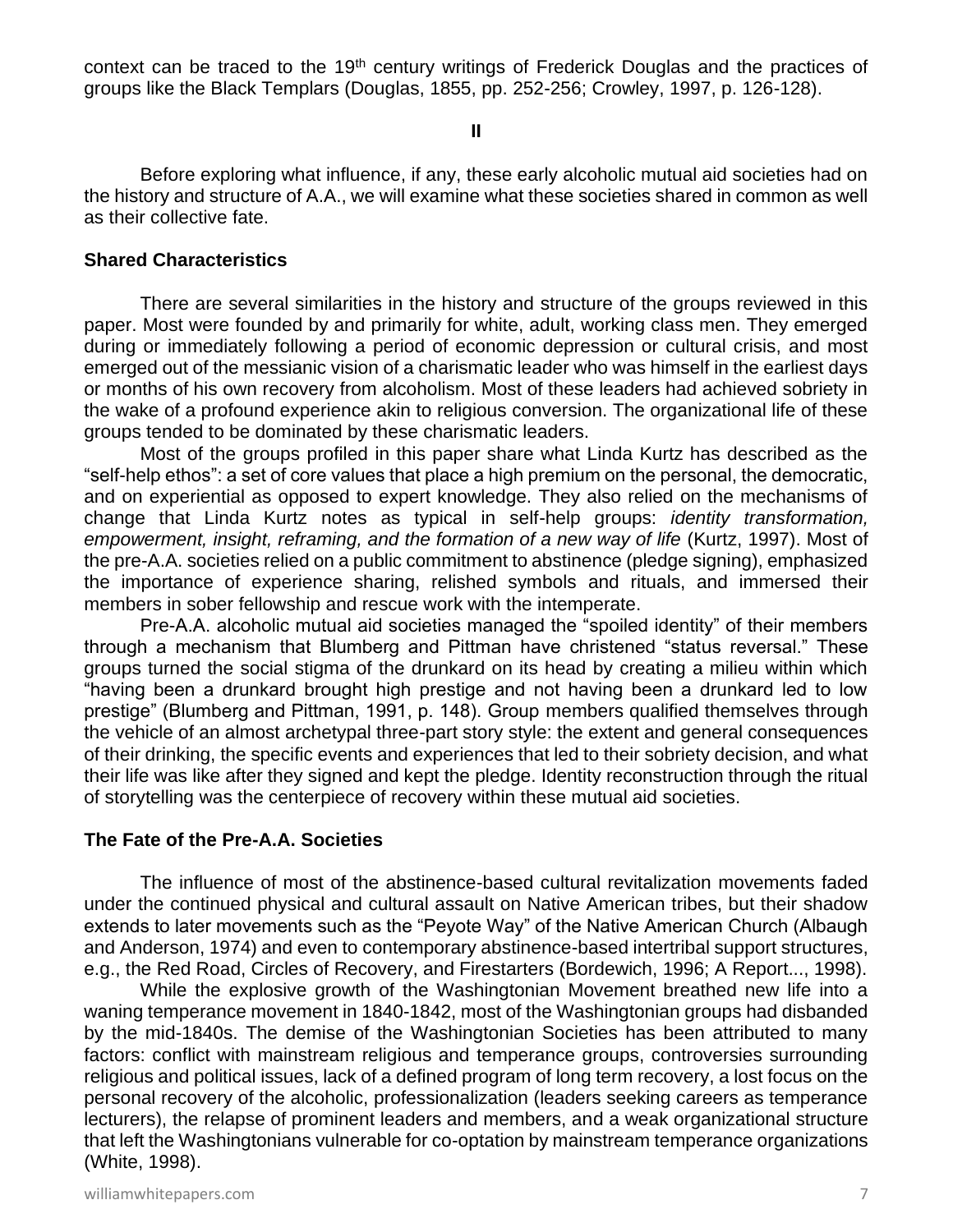The fraternal temperance societies that evolved out of the collapse of the Washingtonians declined and became less hospitable to alcoholics as they developed restrictive membership criteria, got caught up in the political debates surrounding the drive for legal prohibition of alcohol, or fell victim to authoritarian leadership. These organizations, many founded for the specific purpose of providing safe haven for reforming men, became more and more focused on the personal, social and political agendas of their leaders. As this occurred, recruitment and service to alcoholics precipitously declined.

The fate of the reform clubs in the 1870s and 1880s was often tied to the fate of their charismatic founders. Many of these groups faded into oblivion when their leaders died or otherwise disengaged from their positions. The reform clubs never rose above their local level of organization, and never established a collective identity that linked local groups into a strong national organization. They also lacked a formal program of recovery, believing that religious faith, experienced sharing, and sober fellowship were sufficient to sustain sobriety.

We know very little about the fate of the  $19<sup>th</sup>$  century moderation societies other than the attacks upon them by temperance advocates who charged that these groups ceased to exist because their members died of drunkenness. While some of these groups were the subject of attack and ridicule for pledges that allowed as much as 14 glasses of wine per day, the more responsible of such groups provided a medium of moderation for excessive, but non-addicted, drinkers (Dorchester, 1884).

The fate of mutual aid societies tied to treatment institutions was, not unsurprisingly, closely tied to the fate of these institutions. The Dashaway Association disappeared by 1890 and the San Francisco Home for the Cure of the Inebriate with which it was so closely linked was turned into a "private prison." The collapse occurred amidst growing conflict between the Association and the Home–conflict that sparked charges of patient maltreatment, financial improprieties, and even murder and suicide attempts by key figures in the dispute (Baumohl, 1986). The Keeley Leagues similarly fell into decline in the late 1890s. A major factor in this demise was the growing conflict between League officers and Dr. Leslie Keeley. The officers charged that Dr. Keeley was trying to transform the Leagues from a vehicle of mutual support into a "great advertising medium" for the Keeley Institutes. There were also charges of financial impropriety in the operation of some of the Leagues. The last Keeley League National Convention was held in 1897 (Account of...., ND; Barclay, 1964).

Mutual aid societies born within the religious missions rarely sustained themselves. This was due to both the difficulty creating and sustaining an identity and autonomy separate from the authority of the missions in which they were born and the fact that the strongest of the indigenous leadership either took full time positions in the mission or returned to sober productivity far from the physical and social world of Skid Row.

The Jacoby Club eventually split from the Emmanuel Church and broadened its mission beyond that of serving alcoholics to the broader goal of helping the "down and out." There was considerable conflict during this transition over the question of whether the Club should keep its mission focused on service to the alcoholic. In the end, that mission was lost, but in an interesting touch of historical continuity, an A.A. group in Boston used the facilities of the waning Jacoby Club to hold its regular meetings.

What this review reveals is the large number of factors that can contribute to the demise of an alcoholic mutual aid society. Some of these movements were enmeshed within larger movements and collapsed in tandem with the demise of the larger movement or were smothered within this larger movement. This might well have been the fate of A.A. if its earliest members had remained within the Oxford Group.

Mutual aid societies are vulnerable for cult-like isolation and implosion if they are too closed but are also vulnerable for co-optation by more powerful organizations within their environment if they become too involved in outside interactions. The former typified many of the local reform clubs while the latter process clearly contributed to the demise of the Washingtonian Society.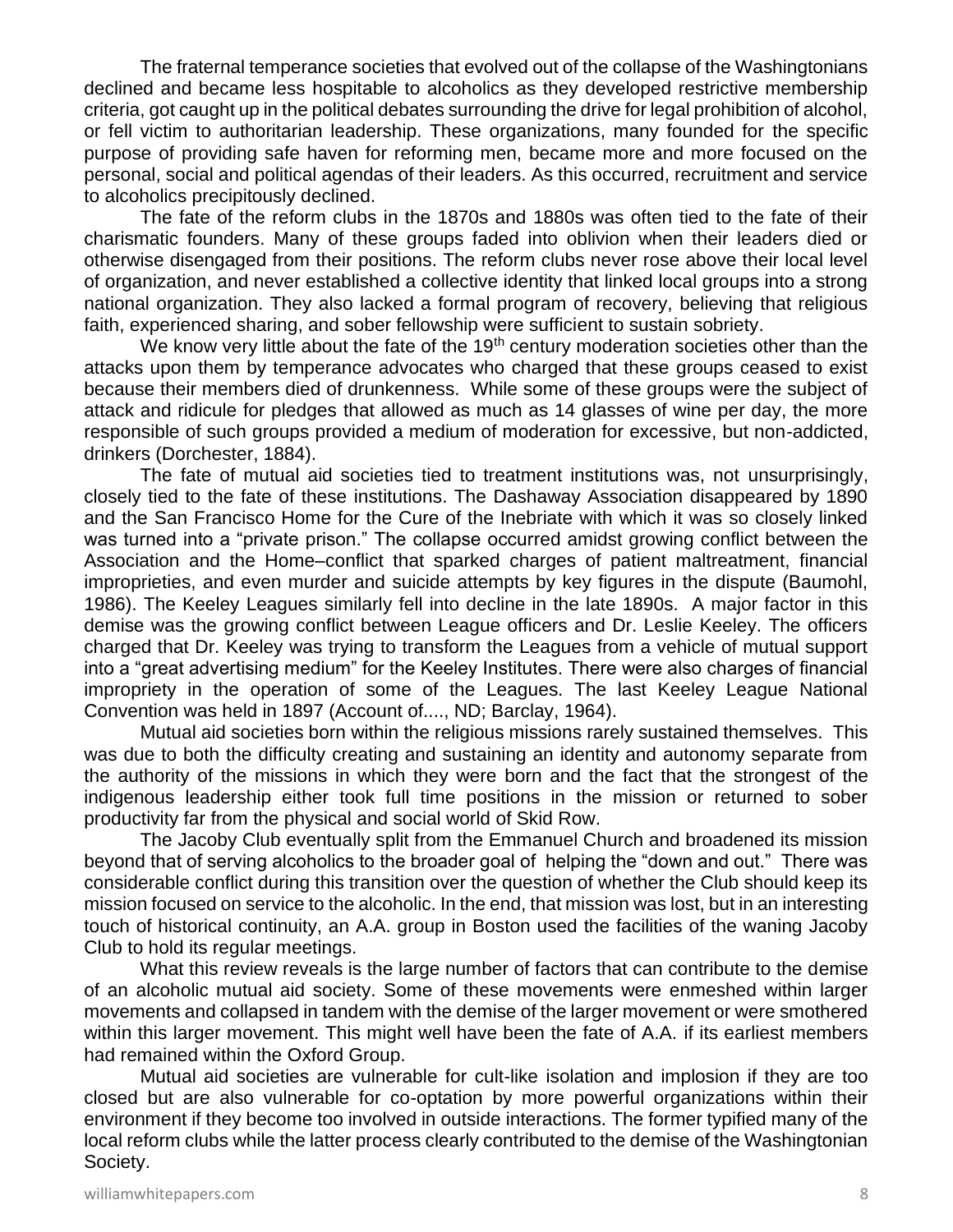Mutual aid societies are at risk of being hijacked from within for personal or financial gain, and are at risk of being exploited or consumed by more powerful organizations. Alcoholic mutual aid societies are at risk with both weak leadership and charismatic leadership, and they are at risk when their program of recovery is either ill-defined or too rigidly defined. Mutual aid societies, like any social institution, are vulnerable for dissipation in the face of competition from more viable structures. This may have occurred in Boston as the Jacoby Club's mission of serving alcoholics weakened in tandem with A.A.'s growth in Boston.

Mutual aid societies are vulnerable to lose the evangelical zeal that marks their founding and developmental years. When this zeal is lost, the organization is vulnerable for distractions, diversions, and even a fundamental redefinition of its mission. This seems to have happened with many of the fraternal temperance societies, where the focus shifted more from reaching the still suffering alcoholic to providing comfortable social fellowship for those who were already members while supporting the political agenda of alcohol prohibition.

**III**

#### **A.A. and the Lessons of History**

Having briefly catalogued the history of the major pre-A.A. alcoholic mutual aid societies, we are left with the question of how A.A. differed from these earlier mutual aid efforts and with the question of what lessons might be drawn from this history that could benefit current and future alcoholic mutual aid societies. These questions take on added significance in light of:

- the continued growth of A.A.,
- the emergence of what E. Kurtz (1999) has called the "varieties of the Alcoholics Anonymous experience,"
- the virtual explosion in other Twelve Step programs,
- the recent intensification of criticisms of A.A., and
- the proliferation of organizational alternatives to A.A.

There are many unique elements within the history, structure, and processes of A.A. that have been the basis of both praise and criticism. The focus of the present discussion will be primarily upon those aspects of A.A. that have contributed to its survival, the integrity of its mission, and its growth.

A.A. did not draw upon the experience of earlier alcoholic mutual aid societies when its program of recovery (the Twelve Steps) was retrospectively formulated in 1938. A.A.'s cofounders weren't even aware of the existence of such groups until a July 1945 *A.A. Grapevine* article brought the history of the Washingtonians to Bill Wilson's attention, and there is no awareness reflected in A.A. literature (even today) of pre-A.A. groups other than the Washingtonians (Wilson, 1945). But discovery of the Washingtonians may have played another significant role in A.A.'s history.

Wilson's new knowledge of the Washingtonians occurred in the middle of a decade in which A.A. was undergoing experiences–growth, conflict–not unlike those that had unfolded a century earlier. Wilson's discovery of the dramatic rise and then rapid dissipation of the Washingtonians must have sparked serious reflection regarding A.A.'s future. It may be more than coincidence that within a year of learning of the Washingtonians, Wilson formulated, published, and began promoting what became the Twelve Traditions of A.A.

The Twelve Traditions, whose purpose was to guide A.A.'s organizational life in the same way that the Twelve Steps guided the personal recovery of A.A. members, provided unique answers to the most critical problems that had mortally wounded the alcoholic mutual aid societies that preceded A.A. Whether one looks at A.A. through the eyes of a grateful and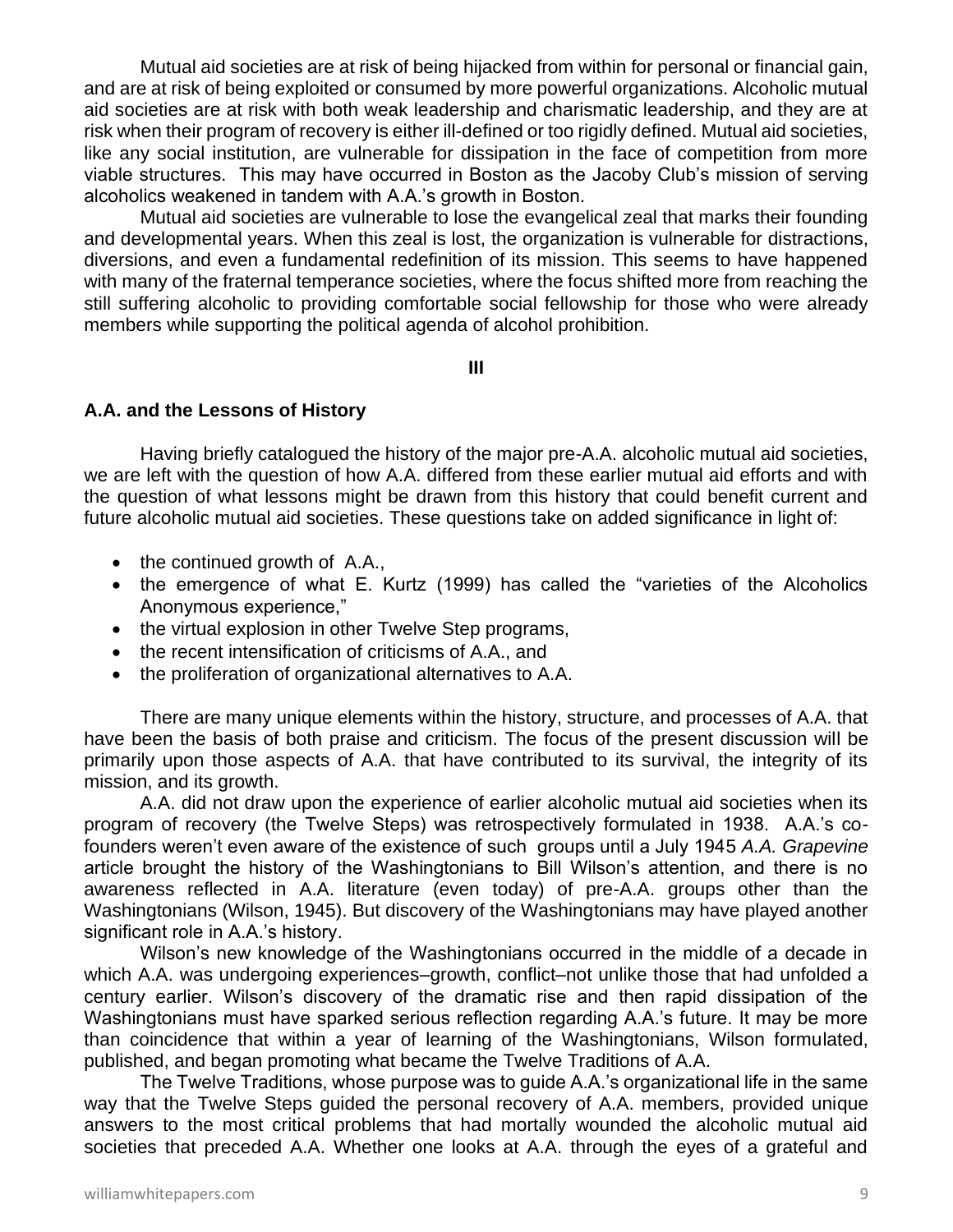adoring member or through the eyes of the most rabid A.A. critic, one fact is unarguable: Alcoholics Anonymous is the only widely available alcoholic mutual aid society in American history that has outlived its founding generation.

When we examine A.A.'s resilience in light of the demise of its predecessors, eight distinguishing characteristics stand out.

1. *Program Codification*. In contrast to the Washingtonians and other early mutual aid societies, A.A. refined its program through the trials and errors of its early members and then described its program of recovery in writing before experiencing the trials of public acclamation and rapid growth. This minimized dilution and distortion of the Twelve Steps and the group rituals that surrounded them during A.A.'s explosive growth in the early 1940s. That A.A. was able to capture its program in writing within its basic text was as important to A.A.'s early survival as what was included in that text.

2. *Program Content.* There are many elements of what came to be incorporated into A.A. experience that are mirrored in its predecessors: sober fellowship, alcoholic-to-alcoholic experience sharing, acts of service to other alcoholics. A.A. was unique in redefining sobriety from the status of a single "decision" to that of "working a program" and in defining sobriety as something qualitatively different than not drinking. The "program" that A.A. "suggested" as a framework for recovery (the Twelve Steps) involved nothing less than a change in one's philosophy of living, a reconstruction of one's identity and character, and a reformulation of one's interpersonal relationships. The language used to depict these Steps achieved a fine balance. The Twelve Steps offered enough specificity to guide the newcomer while offering sufficient ambiguity to allow stable members to continually re-interpret the Steps through the various developmental stages of their recovery processes. This onion-like layering of meaning within the Steps contributed to the longevity of A.A. member involvement and to the unending adaptation of the Steps to other problems.

3. *Organizational Autonomy and Singleness of Purpose*. A.A. did not tie its fate to any other organization and took the quite opposite stance of separating from its parent organization (the Oxford Group) and subsequently refusing to align itself with any other organizations. In contrast to nearly all of its predecessors, A.A. maintained a "singleness of purpose" behind its painful discovery of the potential disruptiveness of outside diversions. This emerging value prevented A.A. and its mission from being hijacked. Without this emerging value, at least three early episodes in A.A. history might have fundamentally altered A.A.'s identity and mission: 1) the offer to Bill Wilson to work as a lay therapist and to bring A.A. under the organizational umbrella of Towns Hospital, 2) A.A.'s plans to operate hospitals for the treatment of alcoholism, and 3) Bill Wilson and Dr. Robert Smith's early involvement in the National Committee for Education on Alcoholism. Each of these episodes might have led A.A. down a path of shared fate with the Washingtonians or the institutional aftercare groups (See E. Kurtz, 1979; White, 1998).

4. *De-decentralization of leadership*. By pledging itself to a system of rotating leadership and a minimalist approach to organizational structure, A.A. limited the ability of leaders to manipulate an A.A. group or exploit their membership for financial or political gain. By eliminating permanent leadership positions and pledging itself to corporate poverty, A.A. eliminated the booty over which members of earlier groups had fought. A.A. enhanced its resiliency by defining the source of its strength in a Higher Power expressed in the form of "group conscience" rather than by relying on the knowledge and skills of a charismatic leader. The open acknowledgment of the imperfection and strength of all A.A. members and the stance of "principles before personalities" created organizational units whose fates were not tied to the fates of any single person.

5. *Cell Structure*. The codification of the A.A. program, the de-centralization of leadership, and the minimalist approach to organizational structure and membership requirements enabled A.A. to evolve what Mäkelä (1996) has described as a highly de-centralized cell structure. The centerpiece of the A.A. experience became not listening to the charismatic speaker at the large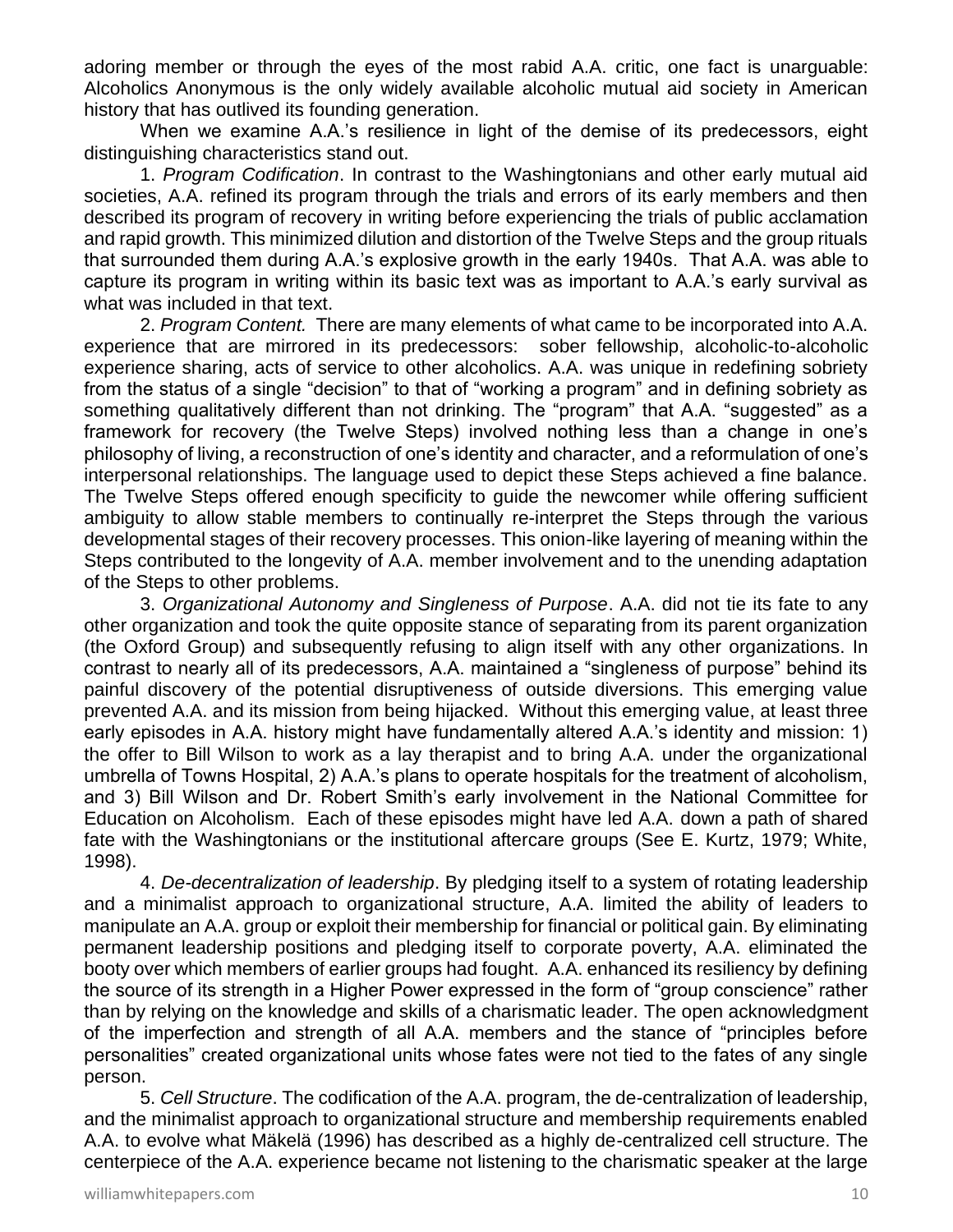temperance meeting house or marching with thousands in a Boozer's Day Parade, but in sharing experience, strength and hope within a small group of one's peers. The ease with which cell division could occur through growth, conflict, or unmet needs contributed to A.A.'s viability and spread.

This cell structure was also particularly adept at meeting the needs of special populations of alcoholics. Sobriety based support structures for young people, for example, have always been inherently unstable because virtually all the members mature out of eligibility for membership. The cell structure of A.A. allowed young people to have their own meetings while providing a structure that could simultaneously nourish such groups and provide a larger framework of support into which members could graduate. A.A.'s cell structure contributed in a similar way to a wide range of alcoholics who naturally cluster around their shared characteristics, experiences and needs.

6. *Alcoholic-to-Alcoholic Identification and Mentorship*. A.A. assured that the almost archetypal image of one alcoholic sitting across the table from another sharing their experience, strength and hope would be protected by refusing to compromise its closed meeting structure and by evolving the practice of sponsorship. A.A. narrowly escaped developing the exclusive class structure that plagued the fraternal temperance societies when A.A. rejected early group membership criteria that excluded "beggars, tramps, asylum inmates, prisoners, queers, plain crackpots, and fallen women" in favor of one criteria: "a desire to stop drinking" (Twelve Steps and Twelve Traditions, p. 139-140). A.A. assured that no member could claim moral superiority over another and eliminated the potential for non-alcoholic members to manipulate A.A. to serve other needs and interests.

7. *Anonymity.* A.A.'s predecessors had been wounded by leaders and members who either used visibility as a springboard for financial profit or whose public downfall brought discredit to the organization. A.A. avoided both of these pitfalls by declaring that no one with a name (at least a full name) could speak for A.A. Anonymity, while practiced as a spiritual exercise, also protected A.A. as an organization and brought many individuals into recovery who saw in anonymity a shroud of protection from the injury that can result from one's being linked to a socially stigmatized condition.

8. *Duration of Participation*. A.A. also established an expectation for continued participation in A.A. long after sobriety was achieved. While this may have reduced the risk of relapse, it provided two equally important organizational functions: assuring organizational continuity and assuring the availability of members with stable sobriety and knowledge of the A.A. program when the next suffering alcoholic reached out for help.

The creation of a sustainable alcoholic mutual aid society takes more than a workable framework of personal recovery. As the history of the pre-A.A. mutual aid societies teaches us, such groups must also position themselves within the larger culture, create their niche within the broader alcohol problems arena, construct viable operating structures and procedures, and, perhaps most importantly, find ways to transcend and manage the foibles of their leaders and members. A.A. discovered and then institutionalized via its Twelve Traditions strategies to manage the forces that posed the greatest threat to their existence and character: conflicts about purpose, position, property, politics, personalities, and, of course, money.

The future of the post-A.A. alcoholic mutual aid societies may have very little to do with their philosophy of alcoholism or the effectiveness of their framework for personal recovery. For example, the expectation of several such societies that members need only attend until they have established stable sobriety may prove quite adequate to meet the needs of many of their current generation of members but may simultaneously doom the future of these organizations. Without building a stable group of members out of which indigenous leaders can be developed, it is unlikely that many of the local cells of these groups will survive over time.

#### **Summary**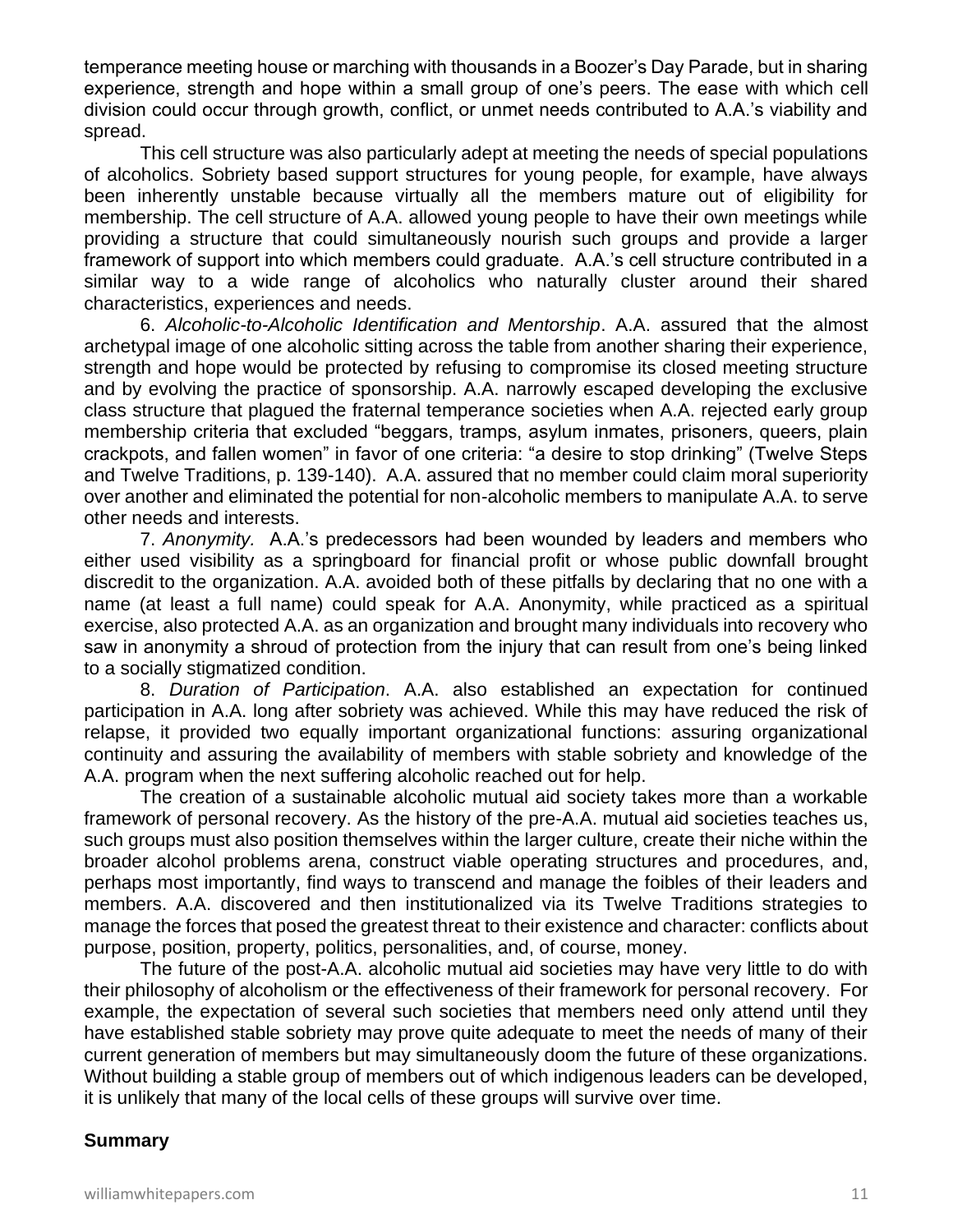Alcoholic mutual aid societies have for more than 200 years emerged from a vacuum of unmet need. The shared elements of these societies are not derivative; most did not have detailed knowledge of their predecessors. Instead, they are the product of a common process of experimentation and discovery of what works to help move alcoholics into stable recovery. And yet, even as they found things that helped particular individuals, these same societies encountered forces that threatened and ended their organizational lives. A.A.'s endurance in the face of the demise of all its predecessors is an anomaly worthy of serious investigation.

Alcoholics are not a homogenous group and no alcoholic mutual aid society, including A.A., has been able to reach more than a fraction of the men and women who suffer from alcoholism. A.A. stands out in this history for having reached more alcoholics in more places and over a longer period of time than any alcoholic mutual aid society that came before or after. It may take a large menu of support structures to expand the entryway to recovery for the mass of alcoholics. As these groups emerge to seek their own niche in a growing multi-branched culture of recovery, they would do well to study the keys to A.A.'s resilience–keys that have as much or more to do with A.A.'s Twelve Traditions than A.A.'s Twelve Steps.

#### **References**

- *Account of an Interview with John Kelly* (ND). Box 23, Keeley Archives, Illinois State Medical Society.
- Apess, W. (1992). *On Our Own Ground: The Complete Writings of William Apess, a Pequot.* O'Connell. B. Ed. Amherst: The University of Massachusetts Press.
- Albaugh, B. and Anderson, P. (1974). Peyote in the Treatment of Alcoholism among American Indians. *American Journal of Psychiatry,* 131:1247-1250.
- Alexander, R. (1988). "We Are Engaged as A Band of Sisters: Class and Domesticity in the Washingtonian Temperance Movement, 1840-1850. *Journal of American History,* p. 763- 785.
- Anonymous (1842). *The Foundation, Progress and Principles of the Washington Temperance Society.* Baltimore: John D. Toy.
- Baker, J. (1844). The Washingtonian Reform: An Address Delivered Before the Hingham Total Abstinence Society June 16, 1844. Published by the Society.
- Barclay, G. (1964). The Keeley League. *Journal of the Illinois State Historical Society,* 57:341- 365.
- Baumohl, J. (1986). On Asylums, Homes, and Moral Treatment: The Case of the San Francisco Home for the Care of Inebriates, 1859-1870. *CDP,* 13: 395-445.
- Bishop. C. and Pittman, B. (1994). *To Be Continued...The Alcoholics Anonymous World Bibliography, 1935-1994.* Wheeling, West Virginia: The Bishop of Books.
- Blumberg, L. with Pittman, W. (1991). *Beware the First Drink!* Seattle: WA: Glen Abbey Books. Bonner, A. (1967). *Jerry McAuley and His Mission.* Neptune, NJ: Loizeaux Brothers.
- Bordewich, F. (1996). *Killing the White Man's Indian*. New York: Anchor Books.
- Cherrington, E. (1925-1926). Ed. *Standard Encyclopedia of the Alcohol Problem,* (Six Volumes). Westerville, Ohio, American Issue Publishing Company.
- Christopher, J. (1988). *How to Stay Sober: Recovery without Religion.* Buffalo, NY: Prometheus Books.
- Crowley, J. (1997). Slaves to the Bottle: Gough's Autobiography and Douglass's Narrative. In:
- Reynolds, D. and Rosenthal, D. *The Serpent in the Cup: Temperance in American Literature*. Amherst: University of Massachusetts Press.
- Cullen, l. (1899). *Tales of the Ex-Tanks.* New York: Grosset & Dunlap.
- Dorchester, D. (1884). *The Liquor Problem In All Ages.* NY: Phillips & Hunt.
- Douglas, F. (1855). *My Bondage and My Freedom*. NY: Miller, Orton, & Mulligan.
- Dubiel, R. (1999). *The Road to Fellowship*. Submitted for publication. (Referenced with permission.)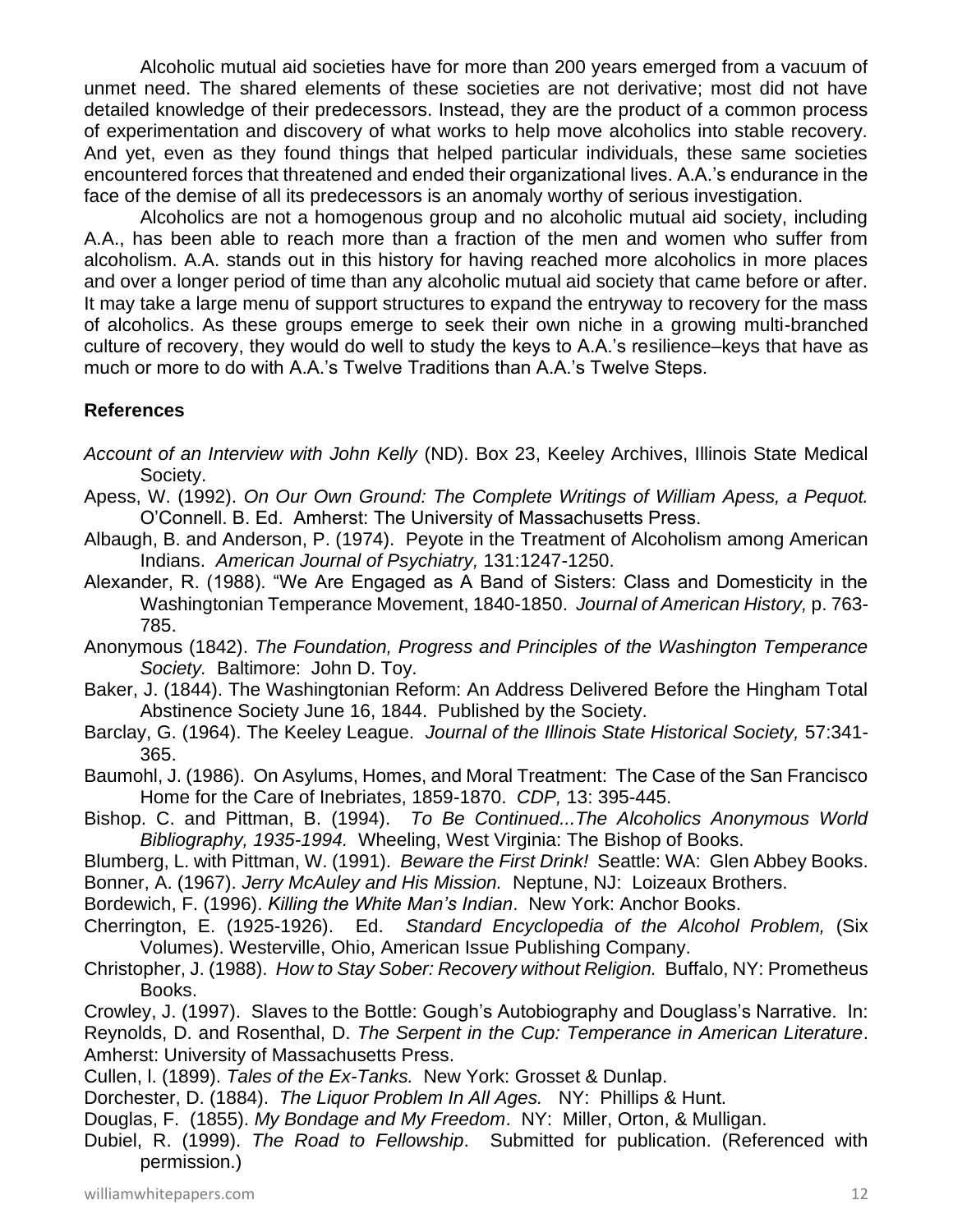Edmunds, D. (1983). *The Shawnee Prophet*. Lincoln: University of Nebraska Press.

- Edmunds, D. (1984). *Tecumseh and the Quest for Indian Leadership*. Boston: Little, Brown and Company.
- Fahey, D. (1996). *Temperance and Racism: John Bull, Johnny: Reb, and the Good Templars*. Lexington: University Press of Kentucky.
- Ferris, G. (1878). *The Life and Work of Francis Murphy and Dr. Henry A. Reynolds.* NY: Henry S. Goodspeed & Company.
- Francis, Lee (1996). *Native Time: A Historical Time Line of Native America*. New York: St. Martin's Press.
- Hiatt, J. (1878). *Save the Boys: The Ribbon Workers*. Hastings, Michigan: LaFayette Hughes.
- Kirkpatrick, J. (1978). *Turnabout: Help for a New Life*. Garden City, NY: Doubleday and Company.
- Kirkpatrick, J. (1986). *Goodbye Hangovers, Hello Life* NY: Ballantine Books.
- Kurtz, E. (1979). *Not God: A History of Alcoholics Anonymous*. Center City, Minnesota: Hazelden.
- Kurtz, E. (1999) *The Collected Ernie Kurtz*. Wheeling, West Virginia: The Bishop of Books.
- Kurtz, L. (1997). *Self-Help and Support Groups: A Handbook for Practitioners*. Thousand Oaks, CA: SAGE Publications, Inc.
- Leland, J. (1976). *Firewater Myths: North American Indian Drinking and Alcohol Addiction.* New Brunswick, New Jersey: Rutgers Center of Alcohol Studies Monograph No. 11.
- MacAndrew, C. and Edgerton, R. (1969). *Drunken Comportment*. Chicago: Aldine Publishing Company.
- MacKenzie, D. (1875). *The Appleton Temporary Home: A Record of Work.* Boston: T.R. Marvin & Sons.
- Mäkelä, K., et. al. (1996). *Alcoholics Anonymous as a Mutual-Help Movement: A Study in Eight Societies* Madison: University of Wisconsin Press.
- Maxwell, M. (1950). The Washingtonian Movement. *Quarterly Journal of Studies on Alcohol*, 2:410-451.
- McCarthy, K. (1984). Early Alcoholism Treatment: The Emmanuel Movement and Richard Peabody. *Journal of Studies on Alcohol*, 45(1):59-74.
- Mancall, P. (1995). *Deadly Medicine: Indians and Alcohol in Early America*. Ithaca, NY: Cornell University Press.
- Offord, R. (1885). *Jerry McAuley: An Apostle of the Lost*. Harrisburg, PA: Publication House of the United Evangelical Church.
- Parton, J. (1868). Inebriate Asylums, and a Visit to One. *The Atlantic Monthly,* 22: (October) 385-404.
- Purrington, W. (1909). The Church's Attitude towards Mental Healing. *North American Review* 189(6432):719-730.

*A Report on the Recovery Community Support Program New Grantee Workshop, November* 2-4, 1998. (1998). Rockville, MD: Center for Substance Abuse Treatment.

Schultz, G. (1980). Kennekuk, the Kickapoo Prophet. *Kansas History* 3 (Spring):38-46.

- Temple, R. (1886). *A Brief History of the Order of the Sons of Temperance*. NY: The National Temperance Society and Publication House.
- Trimpey, J. (1989). *The Small Book* New York: Delacorte Press.

*Twelfth Annual Report of the Franklin Reformatory Home for Inebriates*, of Philadelphia: Located at Nos. 911 913 and 915 Locust Street. (1884) (Organized April, 1872) Philadelphia: Treager & Lamb, Printers.

- Vandersloot, Rev. S. (1878). *The True Path; or Gospel Temperance: Being the Life, Work and Speeches of Francis Murphy, Dr. Henry Reynolds, and Their Co-laborers*. New York: Henry S. Godspeed & Co.
- White, W. (1998) *Slaying the Dragon: The History of Addiction Treatment and Recovery in America*. Bloomington, IL: Chestnut Health Systems.